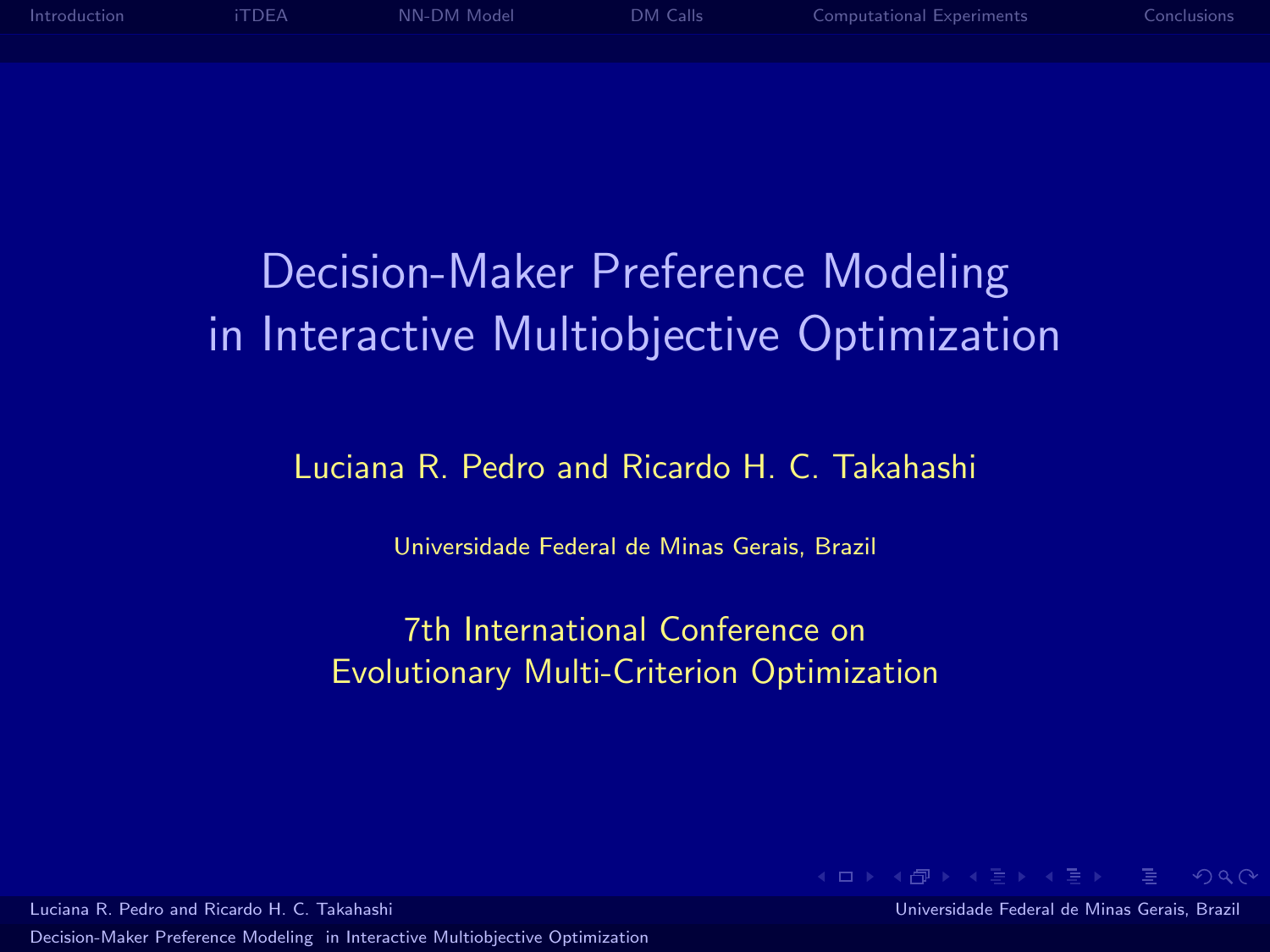

#### Introduction

This work presents the results of the hybridization of the iTDEA with an enhanced version of the NN-DM.

▶ iTDEA - [Köksalan and Karahan(2010)]

The iTDEA (Interactive Territory Defining Evolutionary Algorithm) is a preference-based multiobjective evolutionary algorithm that interacts with the Decision Maker (DM) during the course of optimization.

 $\triangleright$  NN-DM - [\[Pedro and Takahashi\(2011\)\]](#page-18-1)

The NN-DM model is a preference model encoded as a neural network, which is trained using ordinal information only, provided by queries to the DM.

Luciana R. Pedro and Ricardo H. C. Takahashi Universidade Federal de Minas Gerais, Brazil [Decision-Maker Preference Modeling in Interactive Multiobjective Optimization](#page-0-0)

<span id="page-1-0"></span>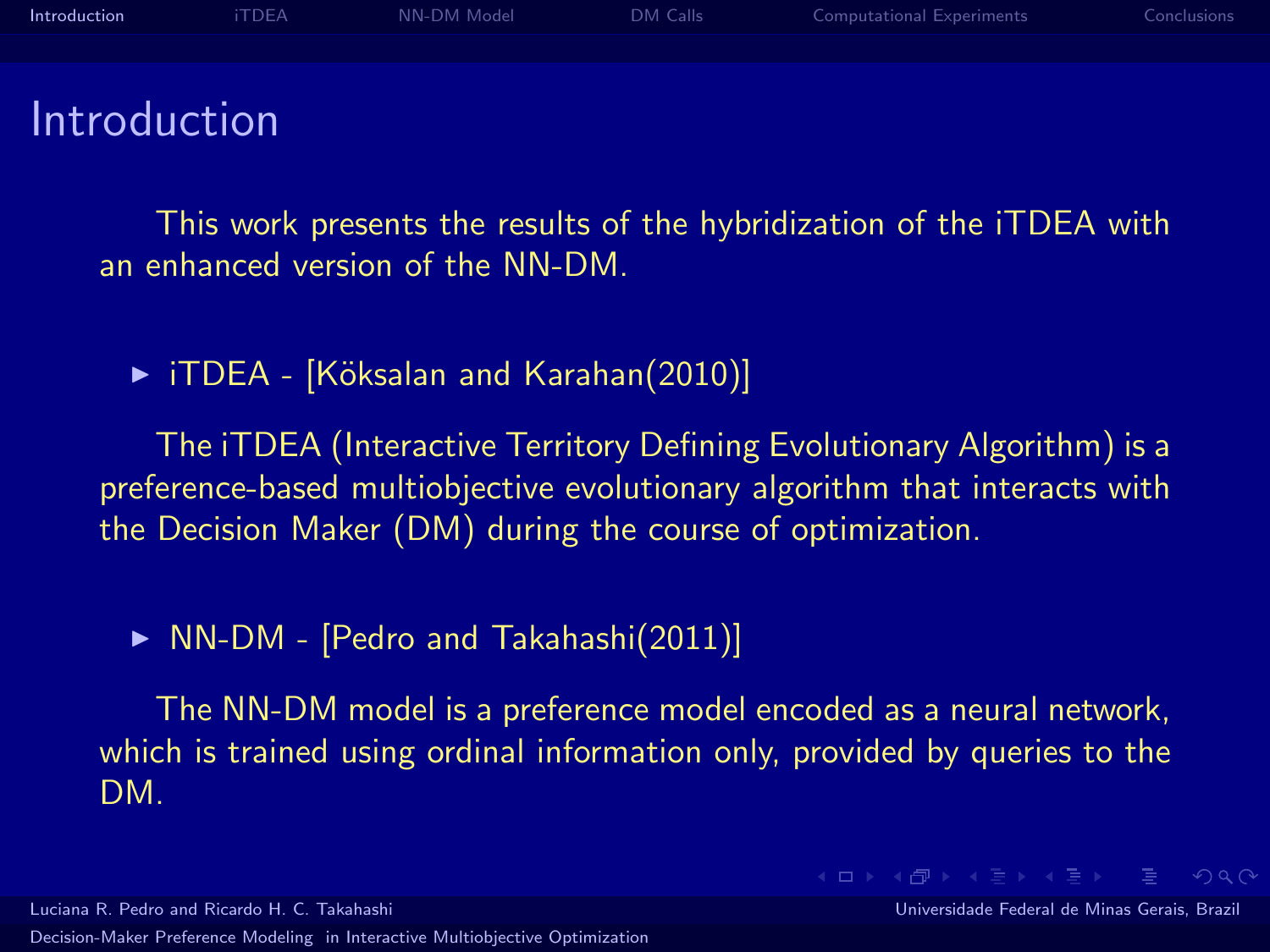

The iTDEA detaches preferred regions by obtaining denser solutions in those regions and generating a sparse set of solutions in other regions.

The NN-DM model makes the preference information available for being used in other decision processes. This methodology can be useful in those situations in which a recurrent decision process must be performed.

The main point raised here is: the information obtained from the DM should not be discarded, leading to a new complete interaction with the DM each time a new run of a problem of the same class is required.

Luciana R. Pedro and Ricardo H. C. Takahashi Universidade Federal de Minas Gerais, Brazil

**KEIN KARIK BI KEIN DE KORO**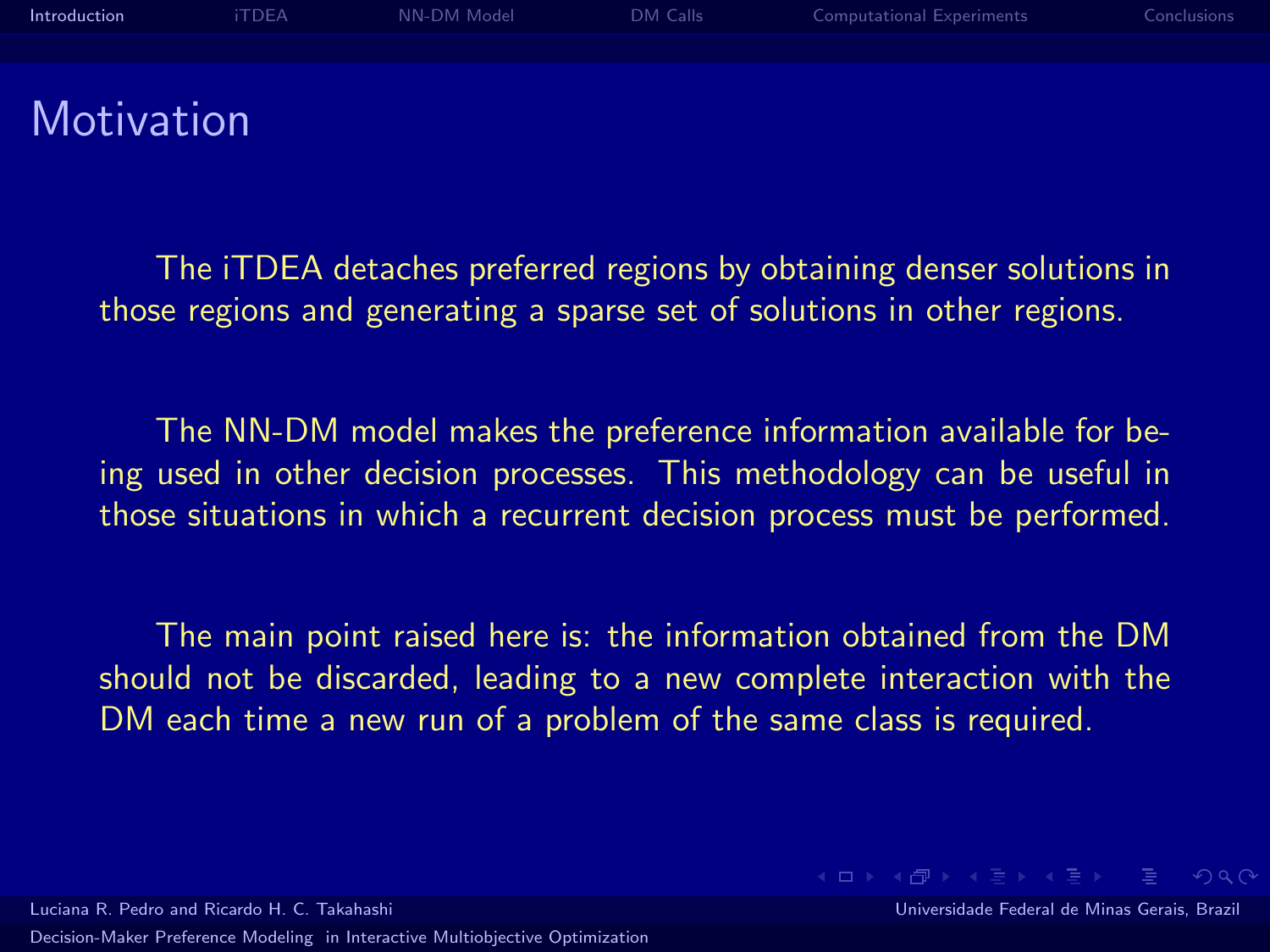[Introduction](#page-1-0) **[iTDEA](#page-3-0)** [NN-DM Model](#page-6-0) [DM Calls](#page-9-0) [Computational Experiments](#page-11-0) [Conclusions](#page-17-0) iTDEA

The iTDEA algorithm is an interactive approach that aims to converge to the preferred solutions of the DM by progressively obtaining preference information from the DM.

At the minimum, the DM may only choose the solution s/he prefers among the several solutions provided at each interaction stage. Alternatively, the DM may set the values of some parameters.

A territory around each solution is created, where no other solutions are allowed. This property maintains the population diversity, with different sizes depending on the individual's location on the Pareto-optimal frontier.

<span id="page-3-0"></span>The algorithm aims to converge to the final preferred region of the DM.

[Decision-Maker Preference Modeling in Interactive Multiobjective Optimization](#page-0-0)

Luciana R. Pedro and Ricardo H. C. Takahashi Universidade Federal de Minas Gerais, Brazil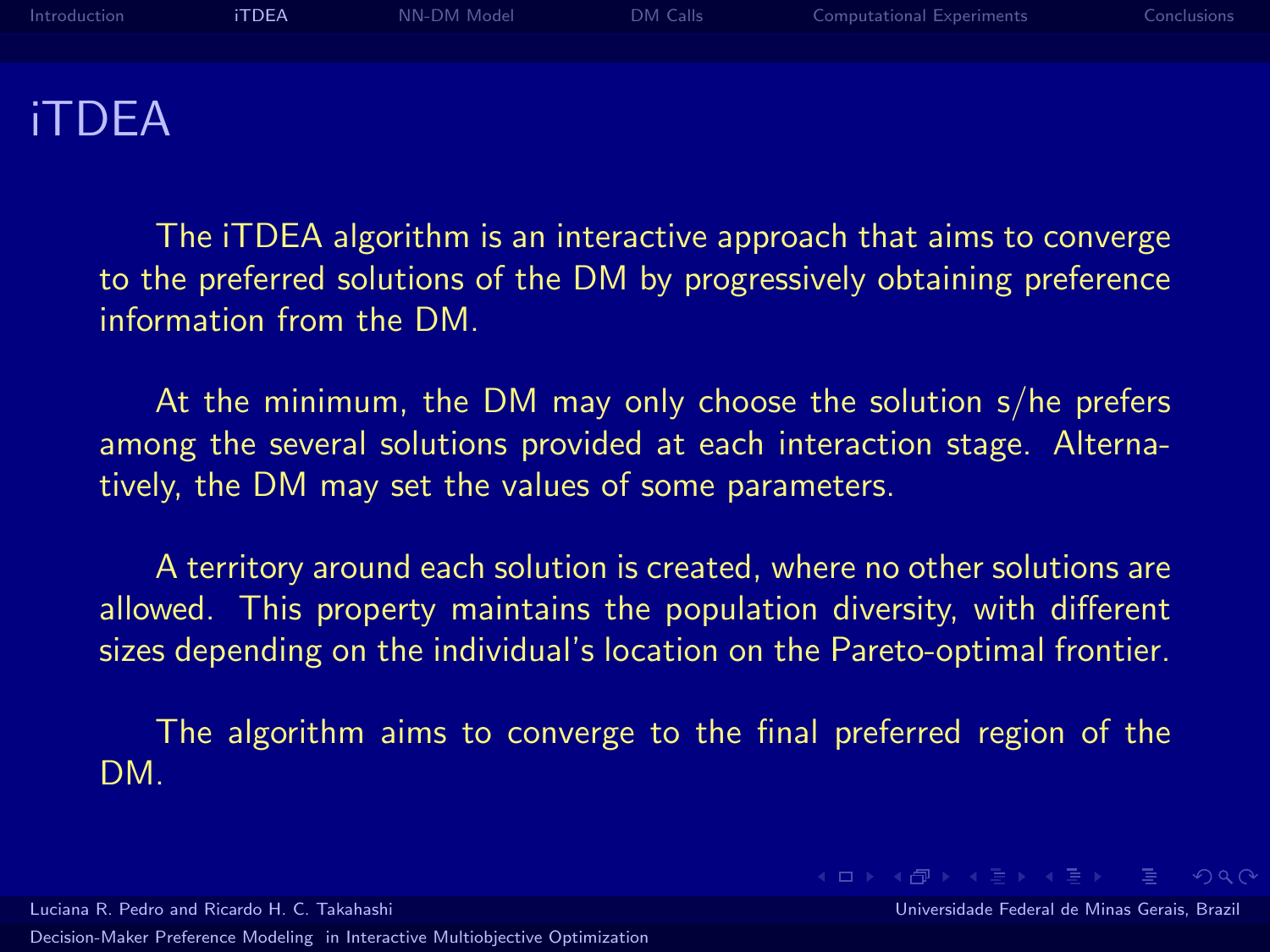| Introduction | <b>iTDEA</b> | NN-DM Model | DM Calls | Computational Experiments | Conclusions |
|--------------|--------------|-------------|----------|---------------------------|-------------|
|              |              |             |          |                           |             |
|              |              |             |          |                           |             |

#### Territories

#### Territory in two dimensions **Different territory sizes**



K ロ ▶ K 個 ▶ K ヨ ▶ K ヨ ▶ │ ヨ │ め Q Q ◇

Luciana R. Pedro and Ricardo H. C. Takahashi Universidade Federal de Minas Gerais, Brazil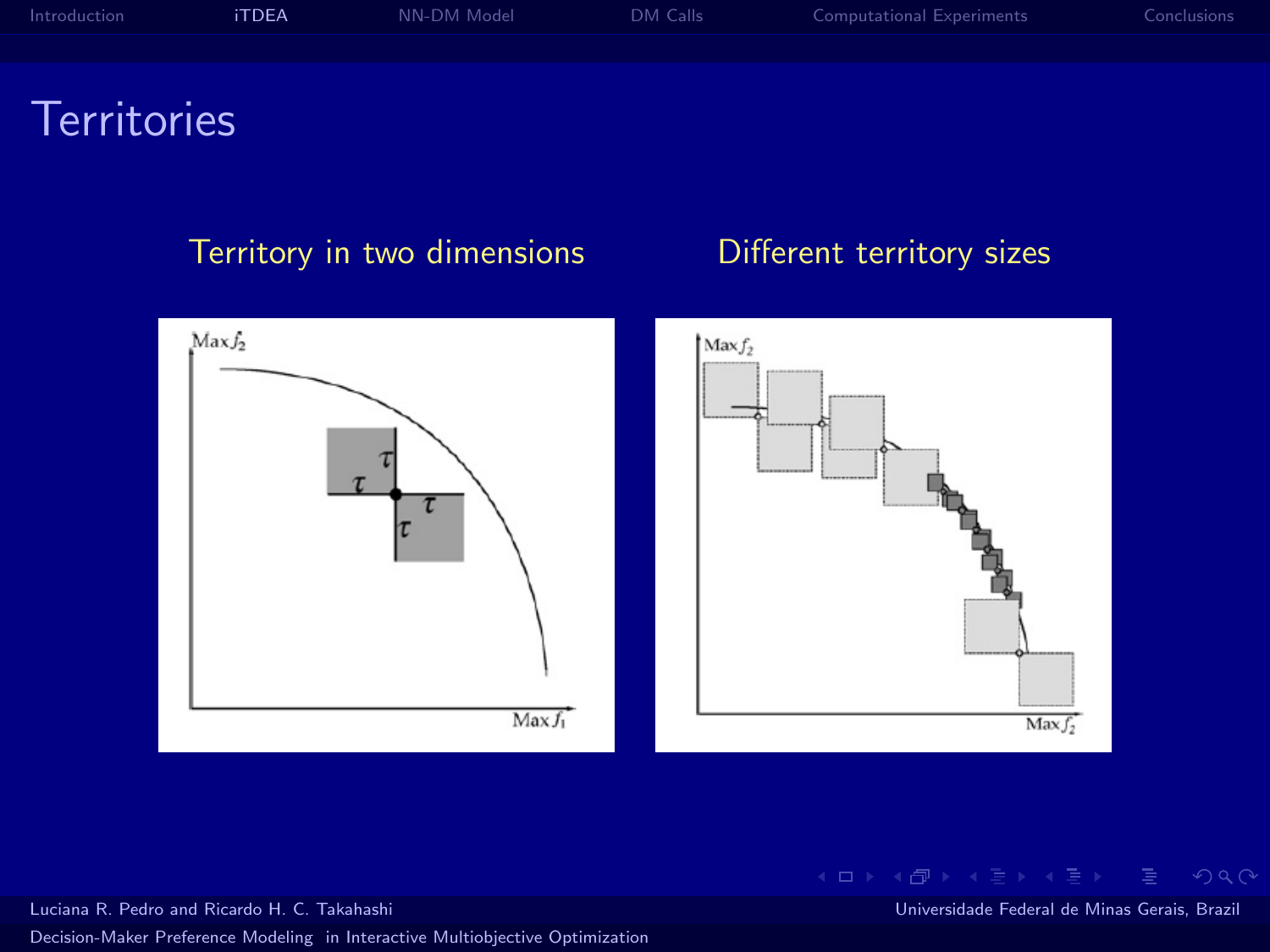

The information extracted from the DM by the iTDEA is useful only within the scope of the optimization process in which such information is obtained.

However, it should be noticed that, very often, a multiobjective optimization problem might be solved for slightly different conditions, which makes the Pareto-front to become different from one run to the other, with the DM's preferences kept unchanged.

For instance, a product may be produced in different instances with different constraints in the resources availability, or with different parameters in some objective functions.

Luciana R. Pedro and Ricardo H. C. Takahashi Universidade Federal de Minas Gerais, Brazil [Decision-Maker Preference Modeling in Interactive Multiobjective Optimization](#page-0-0)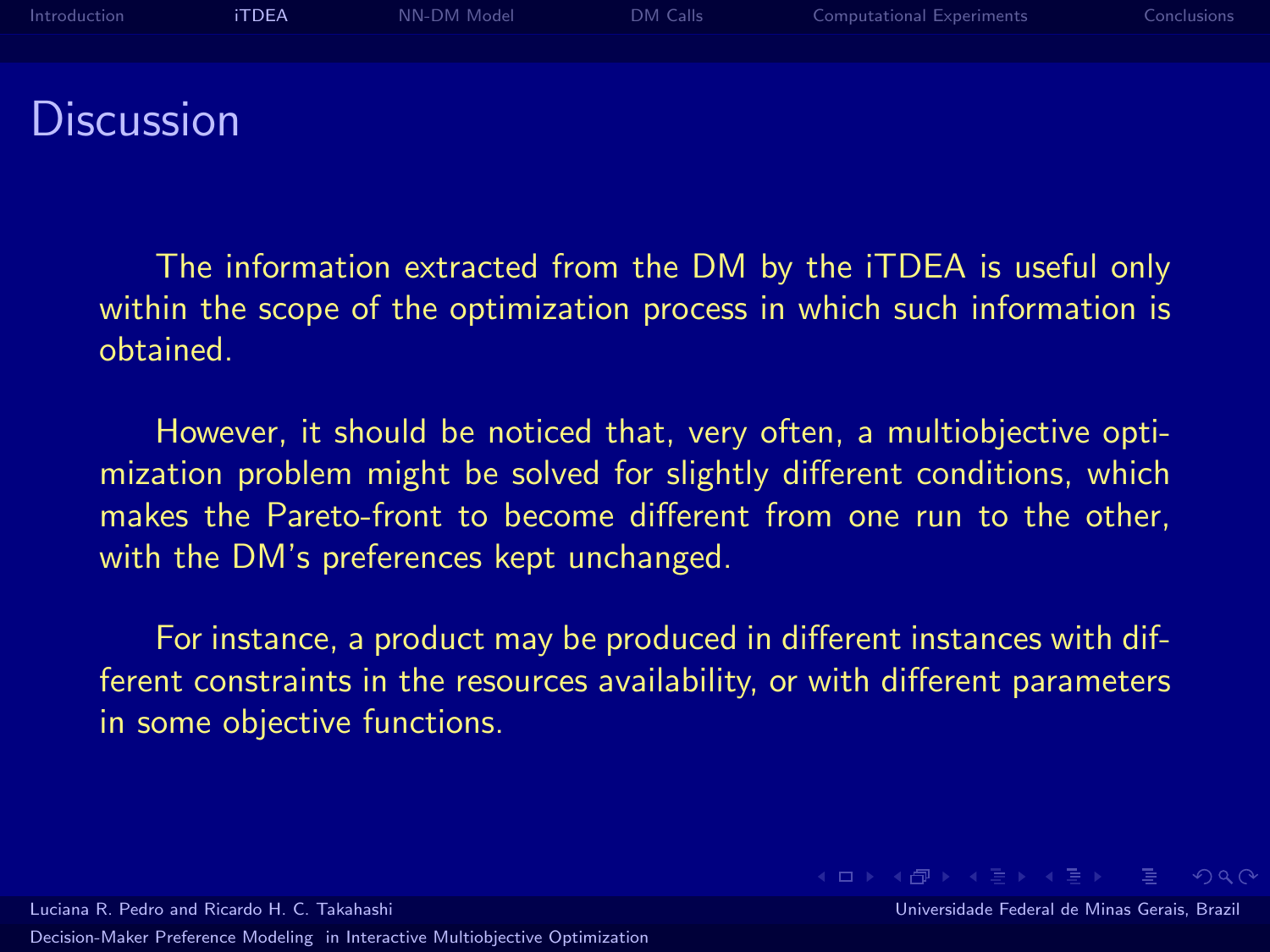

#### NN-DM Model

The NN-DM model is a representation for the DM's preferences using neural networks that has the purpose of reproducing the ordering of alternatives that would be delivered by the utility function  $U$  in a specific domain.

The NN-DM goal is to find a representation  $\hat{U}$  that models the DM's preferences using ordinal information obtained from queries presented to the DM.

The  $\hat{U}$  function must preserve the ordinal relationship between any two points, which is equivalent to stipulate that the level sets of  $U$  and  $\hat{U}$  must be the same.

<span id="page-6-0"></span>The role of such a function is to replace the DM in new instances of the same multi-objective optimization problem, avoiding the formulation of new queries.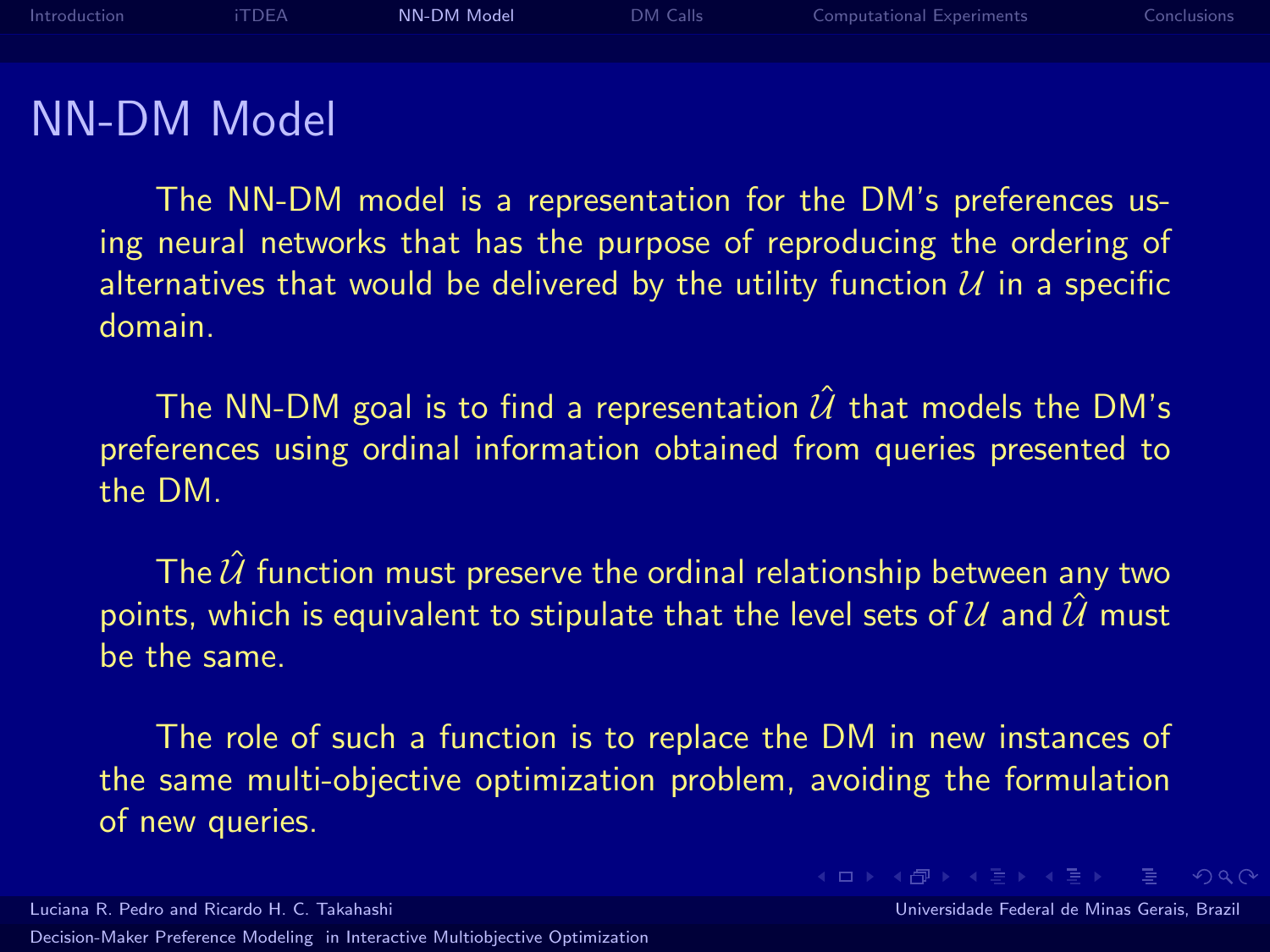#### The NN-DM Methodology

**Step 1:** Choose the domain  $\mathcal A$  for approximation.

The available alternatives are used for this purpose.

Step 2: Build a partial ranking, assigning a scalar value to each alternative and finding a partial sorting for the alternatives.

> Select pivots and sort them in ascending order of the DM's preferences. Assign a rank to each pivot and therefore, a rank to each remaining alternative using comparisons with the pivots.

**Step 3:** Construct an artificial neural network  $\hat{U}$  which interpolates the results and approximates the DM utility function  $U$ .

> The alternatives within the domain are used as inputs and their ranking level as outputs.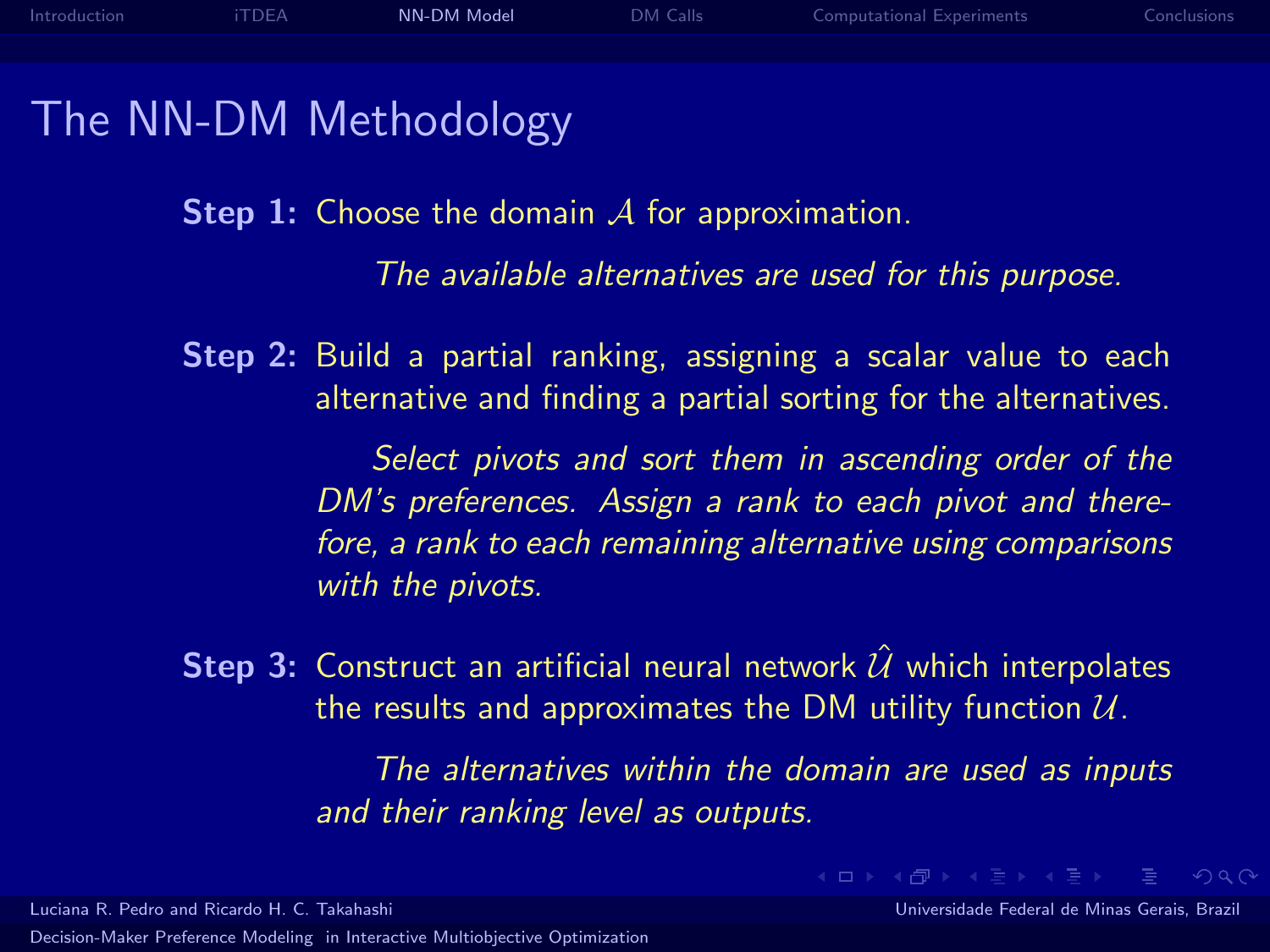



#### Resulting estimated utility function

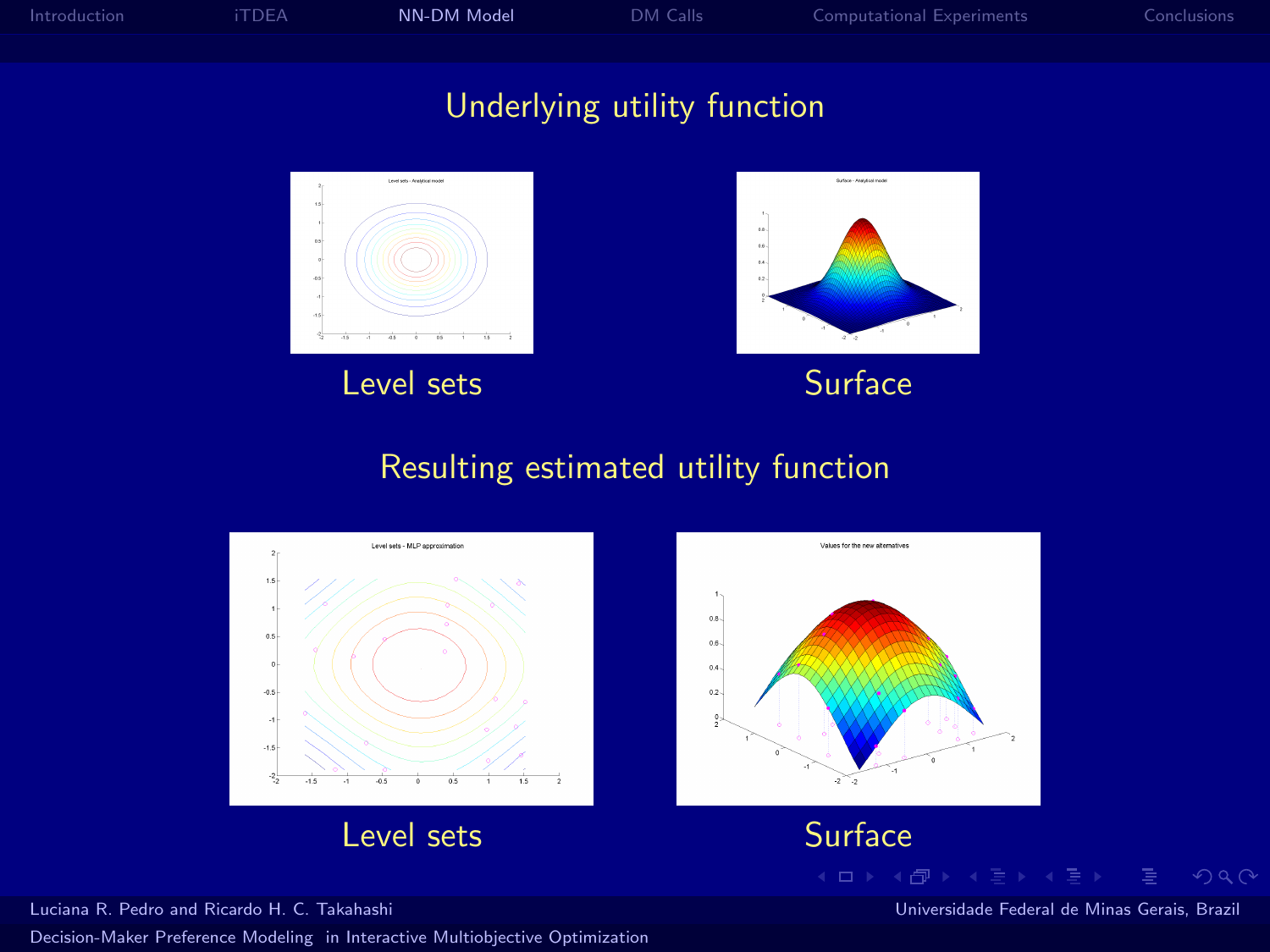

DM Calls - iTDEA

In the iTDEA, the DM is required to interact with the optimization process at predetermined generations (4 or 6 times). In each interaction, the DM is required to find the best solution among those  $P$  filtered solutions. For m objectives,  $P = 2m$ , except in the first stage, in which  $P = 4m$ 

Considering that only ordinal information is available with binary comparisons, for each set of n elements, at least  $n-1$  queries are made to the DM. Thus, a lower bound for the number of queries presented to the DM would be  $10m - 4$  in 4 interactions and  $14m - 6$  in 6 interactions.

Those estimates were used as a reference for the number of queries that may be used to construct the model for the DM's preference.

Luciana R. Pedro and Ricardo H. C. Takahashi Universidade Federal de Minas Gerais, Brazil [Decision-Maker Preference Modeling in Interactive Multiobjective Optimization](#page-0-0)

<span id="page-9-0"></span>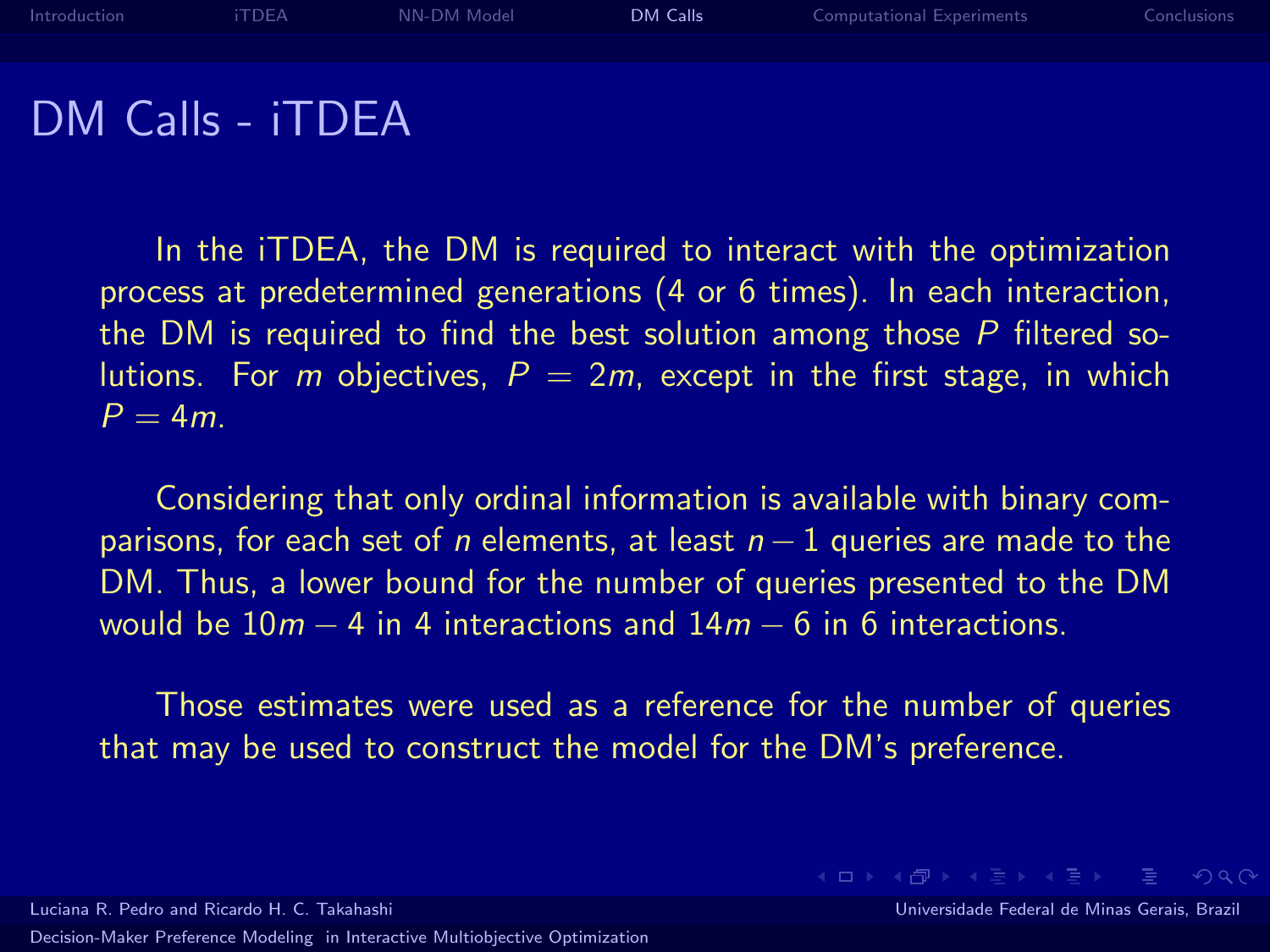### DM Calls - NN-DM

In the NN-DM, the DM provides only ordinal information.

Let *n* be the total number of alternatives and  $p = \log n$  the number of pivots for the partial sorting. The average (upper bound) total of queries to the DM is given by  $n \cdot \log(\log n)$ .

By considering the alternatives in a domain instead of the Paretooptimal solutions only, the dominance also can be used to replace the DM in some decisions, making the process cost-effective.

**KEIN KARIK BI KEIN DE KORO** 

Luciana R. Pedro and Ricardo H. C. Takahashi Universidade Federal de Minas Gerais, Brazil [Decision-Maker Preference Modeling in Interactive Multiobjective Optimization](#page-0-0)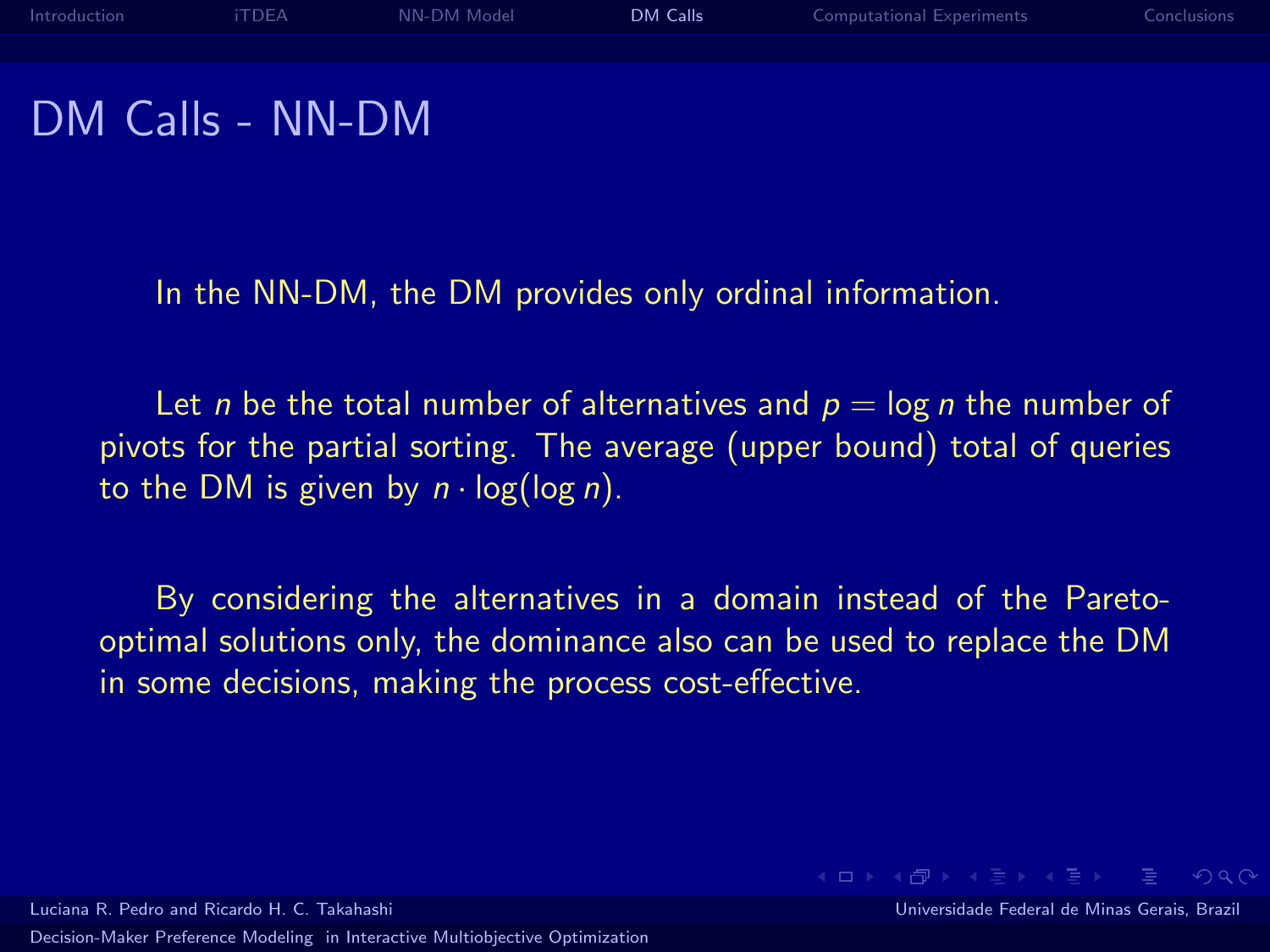#### Computational Experiments

|                                   | 2D     | 3D             |
|-----------------------------------|--------|----------------|
| Ideal vector, $f^*$               | (0,0)  | (0, 0, 0)      |
| Number of interactions H          | 4      | $\overline{4}$ |
| Population size                   | 200    | 200            |
| $\tau_0$                          | 0.1    | 0.1            |
| T <sub>H</sub>                    | 0.001  | 0.001          |
| Number of iterations $\mathcal T$ | 10 000 | 10 000         |
| Number of replications            | 50     | 50             |
| Number of training points         | 12     | 18             |
| Estimate number of queries        | 20     | 44             |

Table : Test parameters

[Decision-Maker Preference Modeling in Interactive Multiobjective Optimization](#page-0-0)

Luciana R. Pedro and Ricardo H. C. Takahashi Universidade Federal de Minas Gerais, Brazil

<span id="page-11-0"></span>K ロ ▶ K 個 ▶ K ヨ ▶ K ヨ ▶ │ ヨ │ め Q Q ◇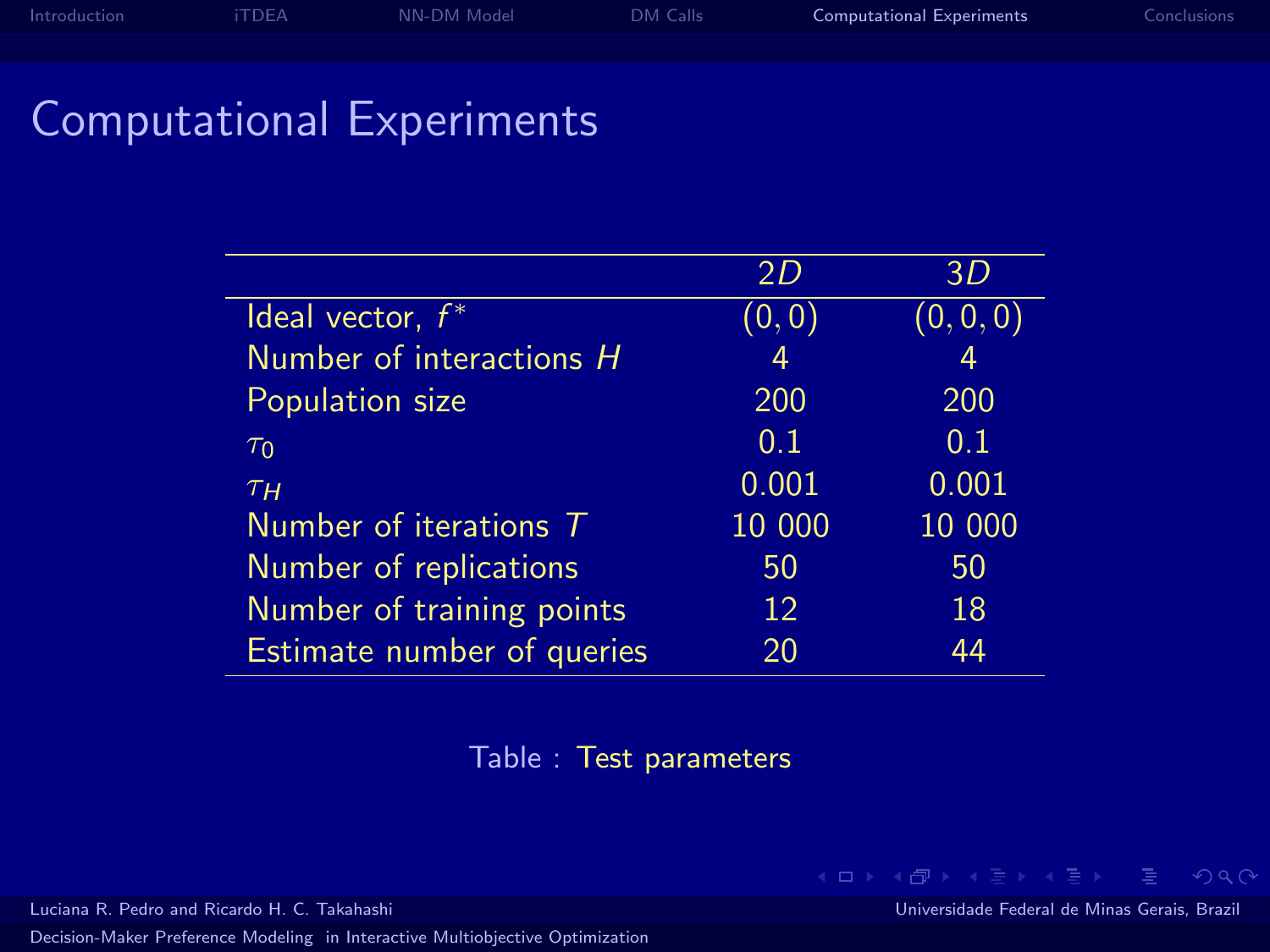#### DM Utility Function

In all cases, the DM utility function is simulated considering the following function:

$$
\mathcal{U}(\rho) = \exp(-\mathbf{f} \cdot A \cdot \mathbf{f}^t)
$$

$$
\blacktriangleright
$$
 Bi-objective,  $f = (f_1, f_2)$ 

$$
A_{10} = \left[ \begin{array}{cc} 1 & 0 \\ 0 & 0 \end{array} \right] \quad A_{11} = \left[ \begin{array}{cc} 1 & 0 \\ 0 & 1 \end{array} \right]
$$

 $\blacktriangleright$  Three-objective,  $f = (f_1, f_2, f_3)$ 

$$
A_{100}=\left[\begin{array}{ccc}1 & 0 & 0\\0 & 0 & 0\\0 & 0 & 0\end{array}\right] \quad A_{111}=\left[\begin{array}{ccc}1 & 0 & 0\\0 & 1 & 0\\0 & 0 & 1\end{array}\right]
$$

[Decision-Maker Preference Modeling in Interactive Multiobjective Optimization](#page-0-0)

Luciana R. Pedro and Ricardo H. C. Takahashi Universidade Federal de Minas Gerais, Brazil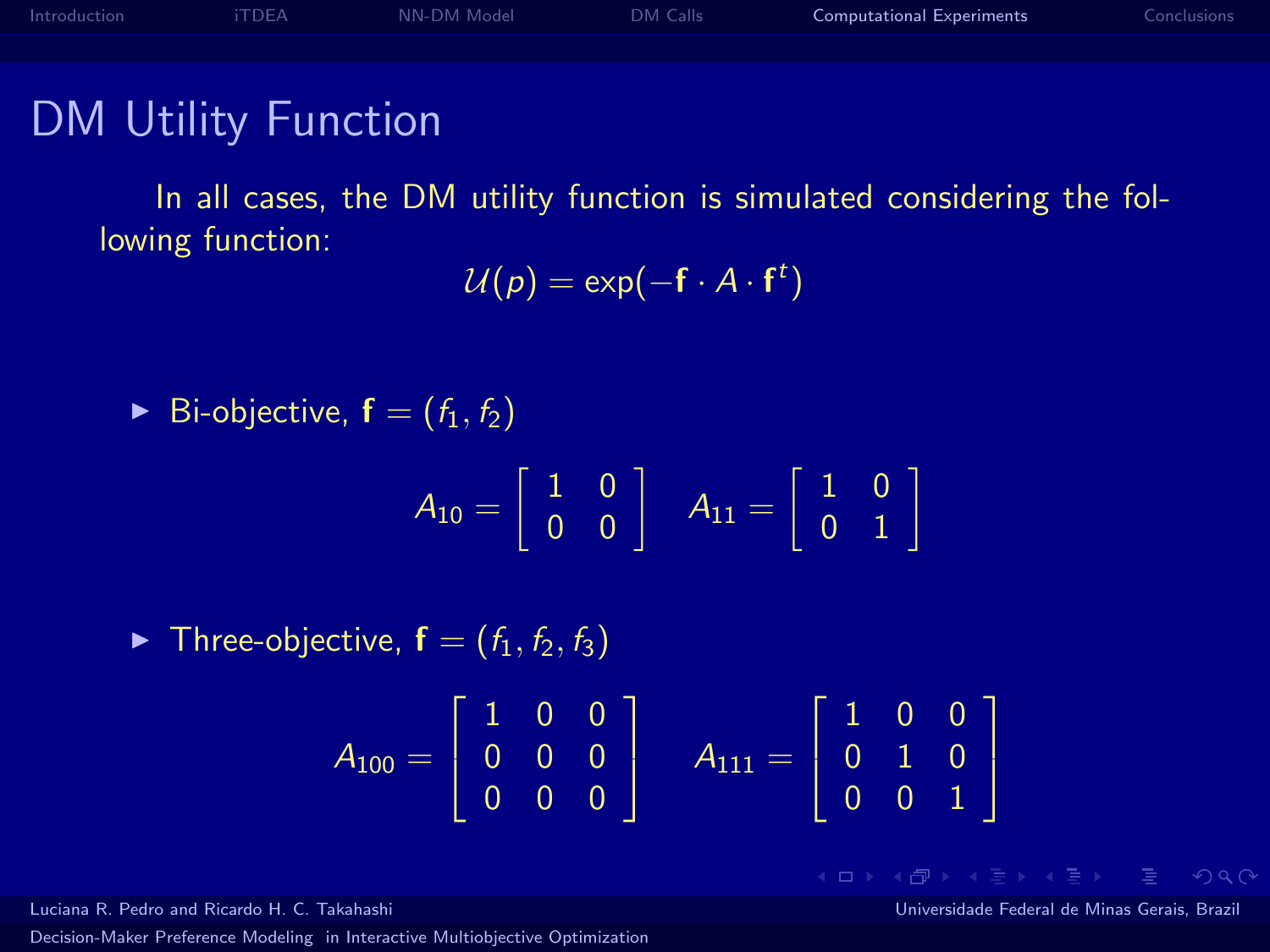Bi-Objective Optimization Problem

As a first example, the following bi-objective optimization problem with two decision variables is considered:

$$
\mathbf{p} = \{p_1, p_2\}, \quad \mathbf{f} = (f_1, f_2),
$$

$$
f_i(\mathbf{p}) = (\mathbf{p} - \mu_i) \cdot M \cdot (\mathbf{p} - \mu_i)^t, i = 1, 2
$$

$$
M = \begin{bmatrix} 1 & 0 \\ 0 & 1 \end{bmatrix} \qquad \qquad \mu_1 = \begin{bmatrix} 1 & 0 \\ \mu_2 = \begin{bmatrix} 0 & 1 \end{bmatrix} \end{bmatrix}
$$

[Decision-Maker Preference Modeling in Interactive Multiobjective Optimization](#page-0-0)

Luciana R. Pedro and Ricardo H. C. Takahashi Universidade Federal de Minas Gerais, Brazil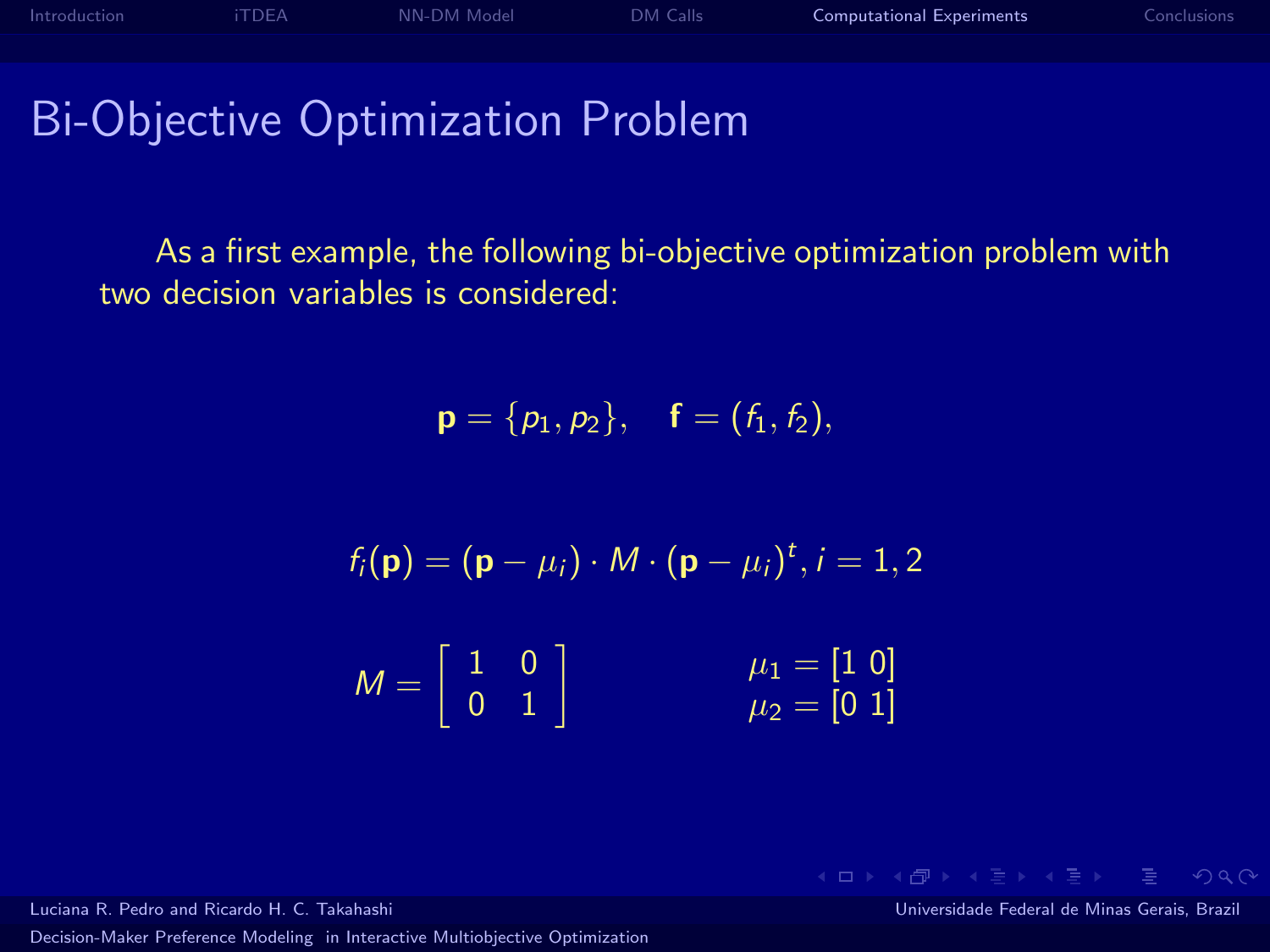

#### 2D Results



[Decision-Maker Preference Modeling in Interactive Multiobjective Optimization](#page-0-0)

Luciana R. Pedro and Ricardo H. C. Takahashi Universidade Federal de Minas Gerais, Brazil

 $QQQ$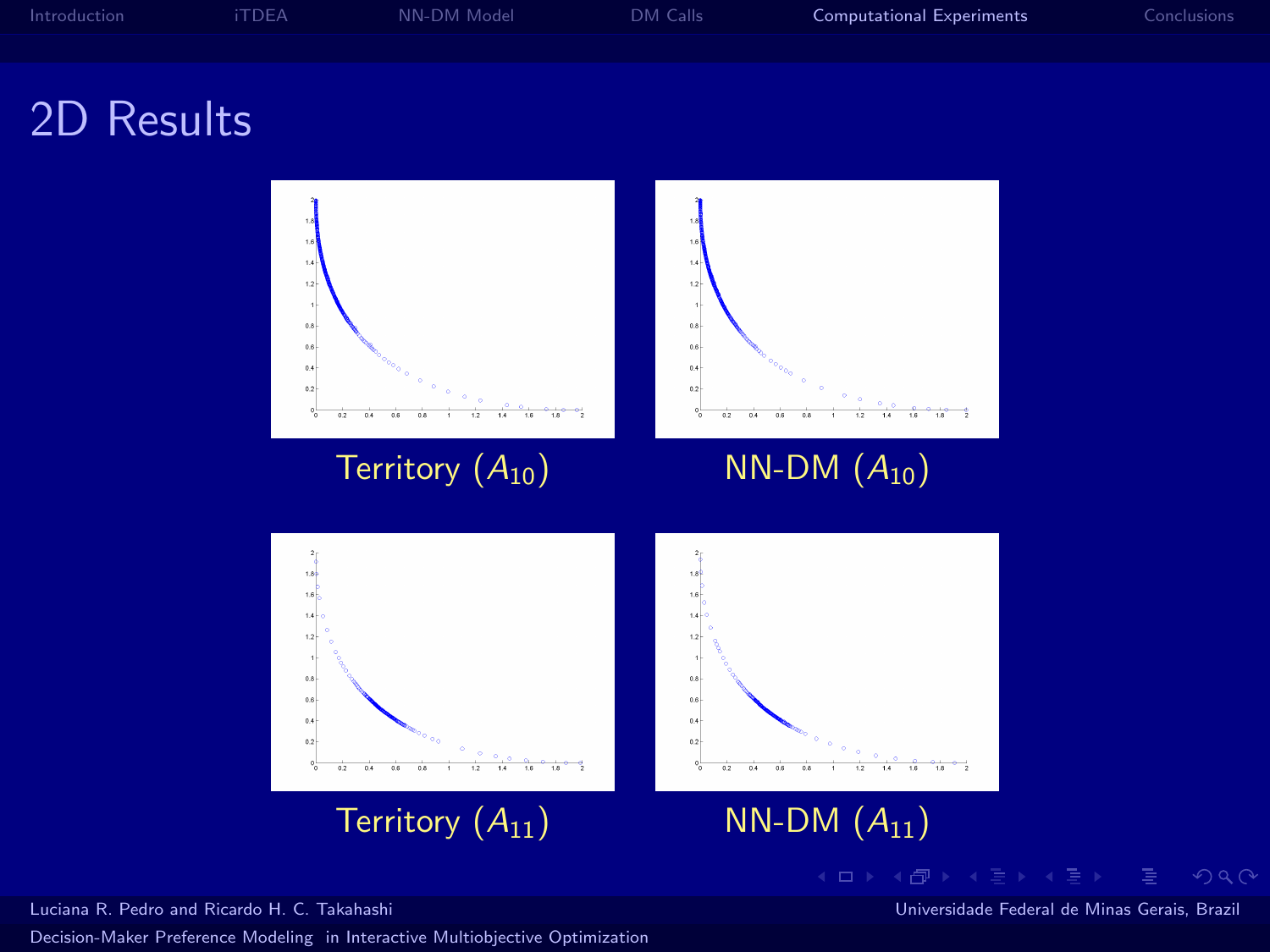### Three-Objective Optimization Problem

An optimization problem with three objectives and three variables is also considered:

$$
\mathbf{p} = \{p_1, p_2, p_3\}, \quad \mathbf{f} = (f_1, f_2, f_3),
$$

$$
f_i(\mathbf{p}) = (\mathbf{p} - \mu_i) \cdot M \cdot (\mathbf{p} - \mu_i)^t, i = 1, 2, 3
$$

$$
M = \left[ \begin{array}{ccc} 1 & 0 & 0 \\ 0 & 1 & 0 \\ 0 & 0 & 1 \end{array} \right] \qquad \qquad \begin{array}{c} \mu_1 = \left[ 1 & 0 & 0 \right] \\ \mu_2 = \left[ 0 & 1 & 0 \right] \\ \mu_3 = \left[ 0 & 0 & 1 \right] \end{array}
$$

[Decision-Maker Preference Modeling in Interactive Multiobjective Optimization](#page-0-0)

Luciana R. Pedro and Ricardo H. C. Takahashi Universidade Federal de Minas Gerais, Brazil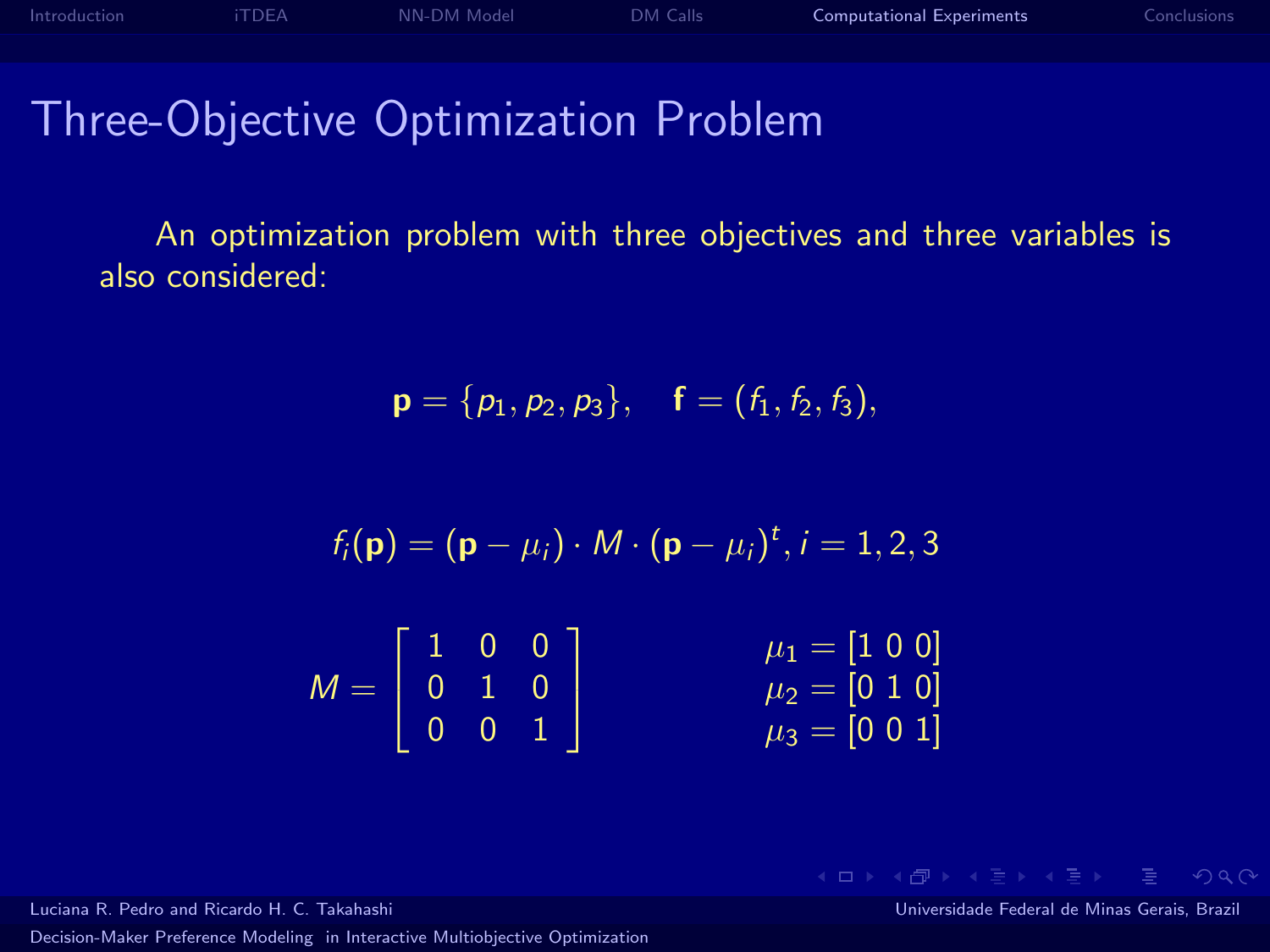

## 3D Results



[Decision-Maker Preference Modeling in Interactive Multiobjective Optimization](#page-0-0)

Luciana R. Pedro and Ricardo H. C. Takahashi Universidade Federal de Minas Gerais, Brazil

 $QQQ$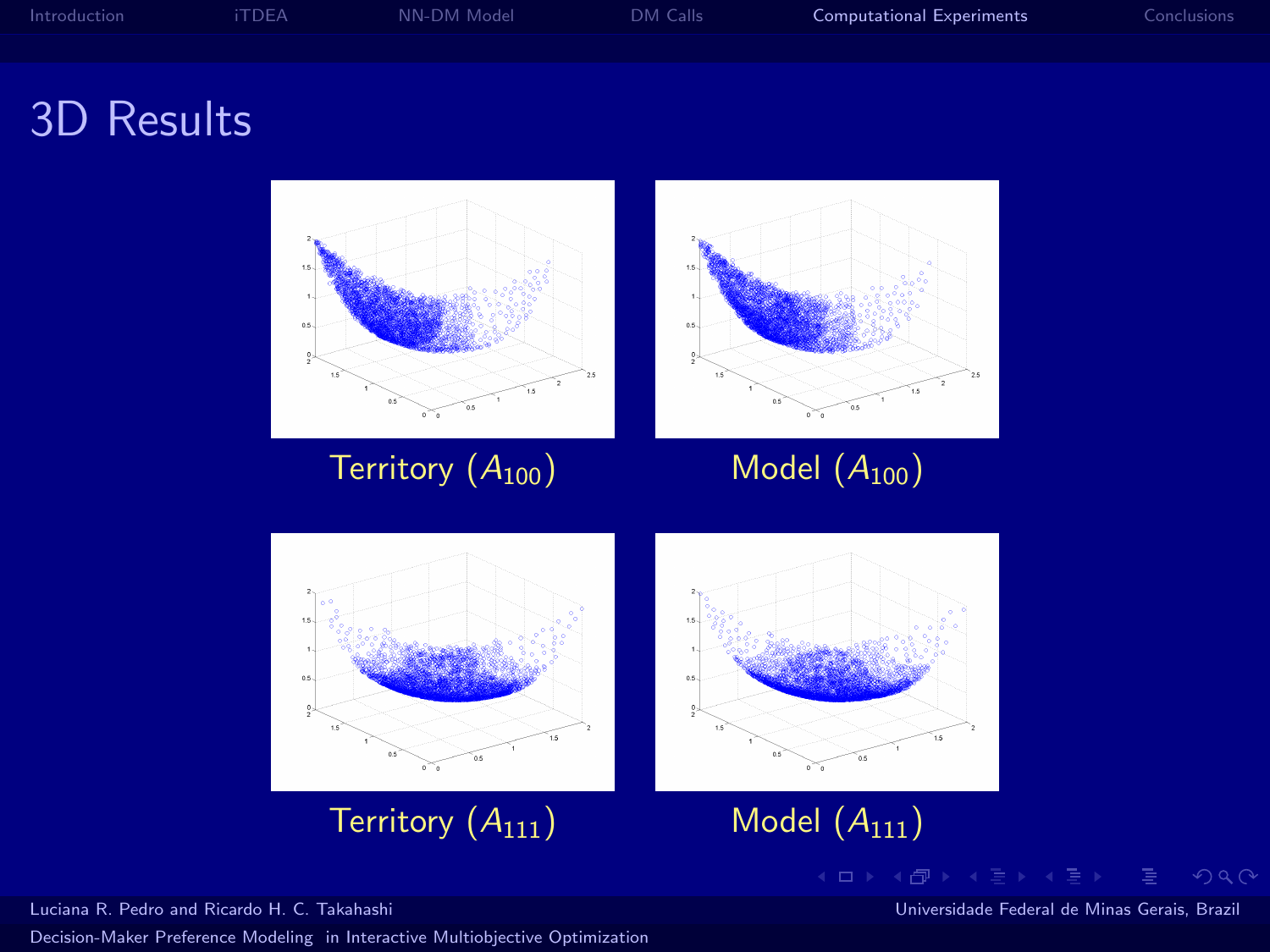[Introduction](#page-1-0) [iTDEA](#page-3-0) [NN-DM Model](#page-6-0) [DM Calls](#page-9-0) [Computational Experiments](#page-11-0) [Conclusions](#page-17-0)

**Conclusions** 

This work presented a methodology that allows to get the information concerning the Decision-Maker (DM) preferences.

The preference information is acquired from the DM in the course of one run of an interactive evolutionary multiobjective optimization algorithm (iTDEA) and stored in a neural network (NN-DM), which is trained using ordinal information only.

The proposed methodology can be useful in those situations in which a recurrent decision process must be performed.

The information obtained from the DM should not be discarded, leading to a new complete interaction each time a new run of this class of problems is required.

Luciana R. Pedro and Ricardo H. C. Takahashi Universidade Federal de Minas Gerais, Brazil [Decision-Maker Preference Modeling in Interactive Multiobjective Optimization](#page-0-0)

<span id="page-17-0"></span>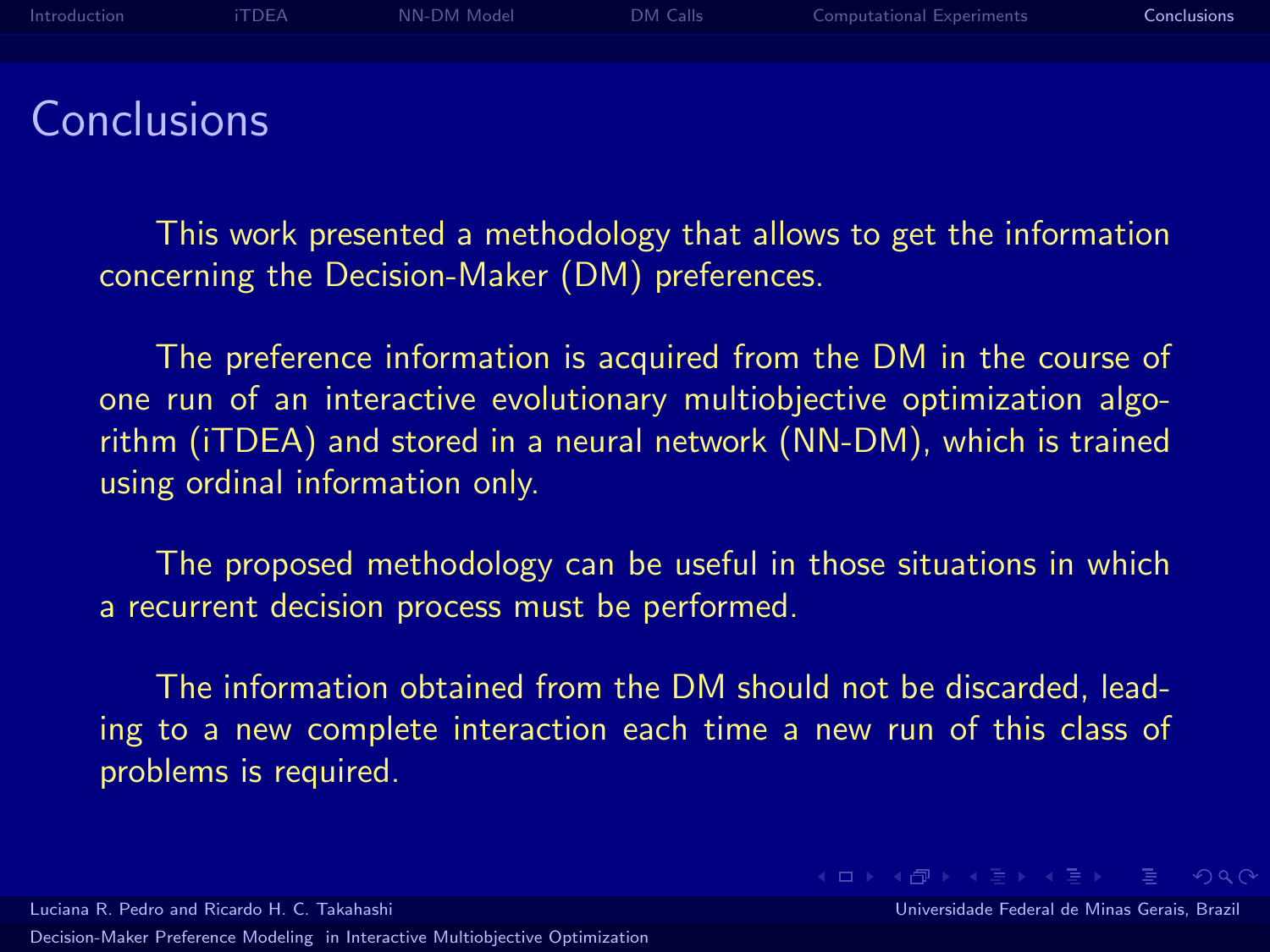

# **Bibliography**

- <span id="page-18-0"></span>Murat Köksalan and İbrahim Karahan. 61 An interactive territory defining evolutionary algorithm: itdea. IEEE Trans. Evolutionary Computation, 14(5):702–722, 2010.
- <span id="page-18-1"></span>6. Luciana R. Pedro and Ricardo H. C. Takahashi. Modeling decision-maker preferences through utility function level sets.

In 6th International Conference on Evolutionary Multicriterion Optimization, volume 1, 2011.

**KEIN KARIK BI KEIN DE KORO**